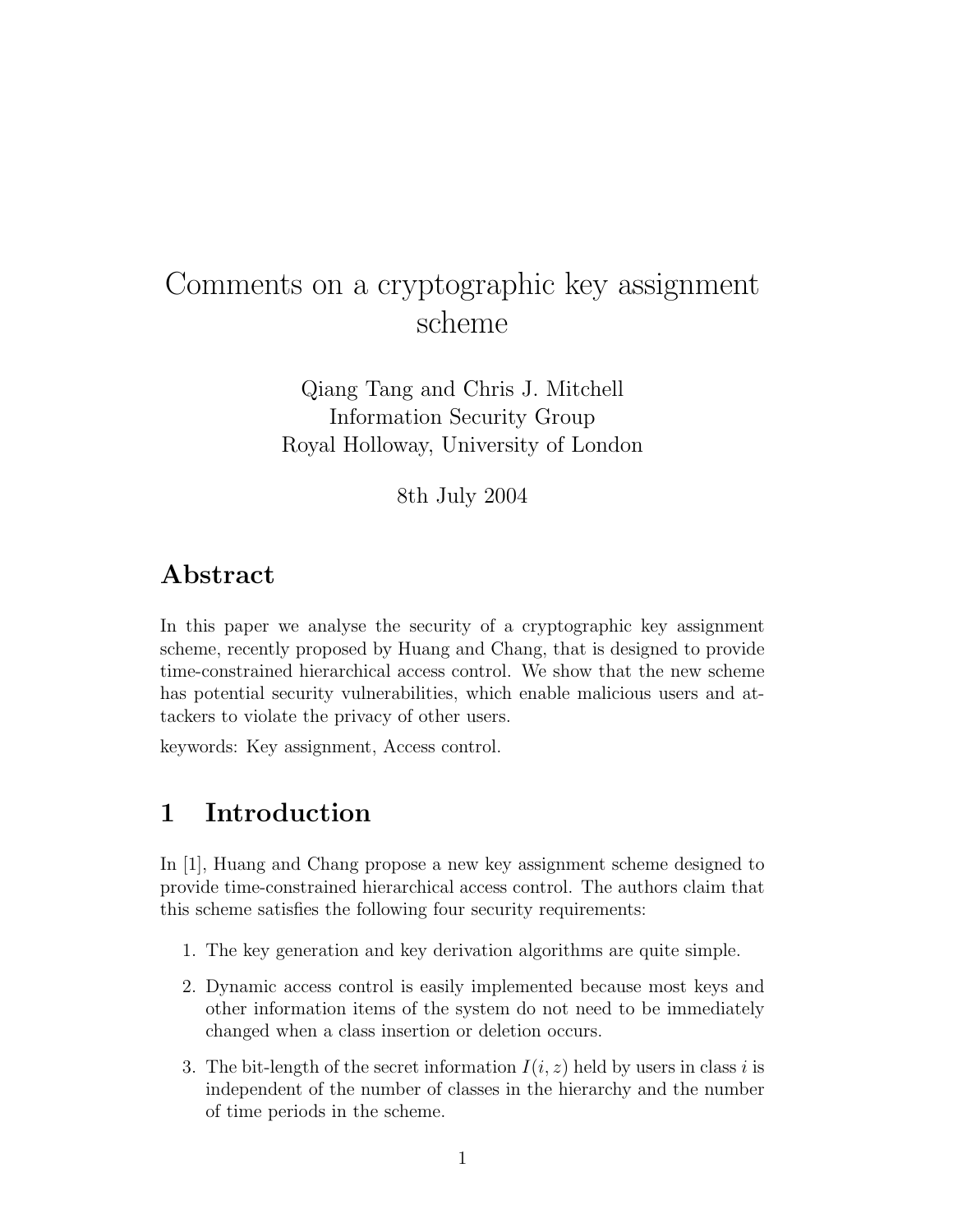4. After the expiry of time period z, the holder of keying information  $I(i, z)$  should not be able to use this to obtain any keys for any time periods later than z.

The authors of [1] claim that their system is not only secure but also practical and sufficiently flexible to be used in an open network environment. However, we show below that the new scheme has significant potential security vulnerabilities, which enable malicious users and attackers to violate the privacy of other users.

The rest of this paper is organised as follows. In Section 2, we give a concise description of the key assignment scheme. In Section 3, we give our comments on this scheme. In Section 4, a brief conclusion is provided.

#### 2 Description of the key assignment scheme

There are two kinds of entity involved in the key assignment scheme, namely the Central Authority (CA), and users, who belong to a collection of classes arranged in a partially ordered hierarchy. The CA generates and assigns a key to each class. All secret parameters are managed by the CA. We assume that the partially ordered hierarchy has m classes  $c_i$   $(1 \leq i \leq m)$ , which are partially ordered by the binary relation  $\leq$ . The time during which the scheme operates is divided into N periods, numbered 1,  $2, \dots, N$ .

The work flow of the scheme can be divided into the following five stages.

- Initial computation
	- 1. The CA chooses two large primes p and q, where  $p = 2p_1 + 1$  and  $q = 2p_2 + 1$ , and  $p_1$ ,  $p_2$  are two large primes. Let  $n = pq$ .
	- 2. For each class  $c_i$  in the partially ordered hierarchy, the CA randomly chooses the public value  $e_i$   $(1 \leq i \leq m)$  to be small so as to ensure that  $\prod_{i=1}^{m} e_i \leq n$ , and so that each  $e_i$  is relatively prime to  $\phi(n)$ . The CA then computes  $d_i$   $(1 \leq i \leq m)$  such that  $e_i d_i \equiv 1$  $\pmod{\phi(n)}$   $(1 \leq i \leq m)$ .
	- 3. The CA randomly selects a secret value a and computes  $k_i =$  $a^{\prod_{c_j\leq c_i}d_j}$  mod  $n (1 \leq i \leq m)$ .
	- 4. The CA selects a function  $f(t)$ ,  $1 \le t \le N$ , where each  $f(t)$  is chosen to be sufficiently small that  $3 \le f(t) \ll p_1, f(t) \ll q_1$ , and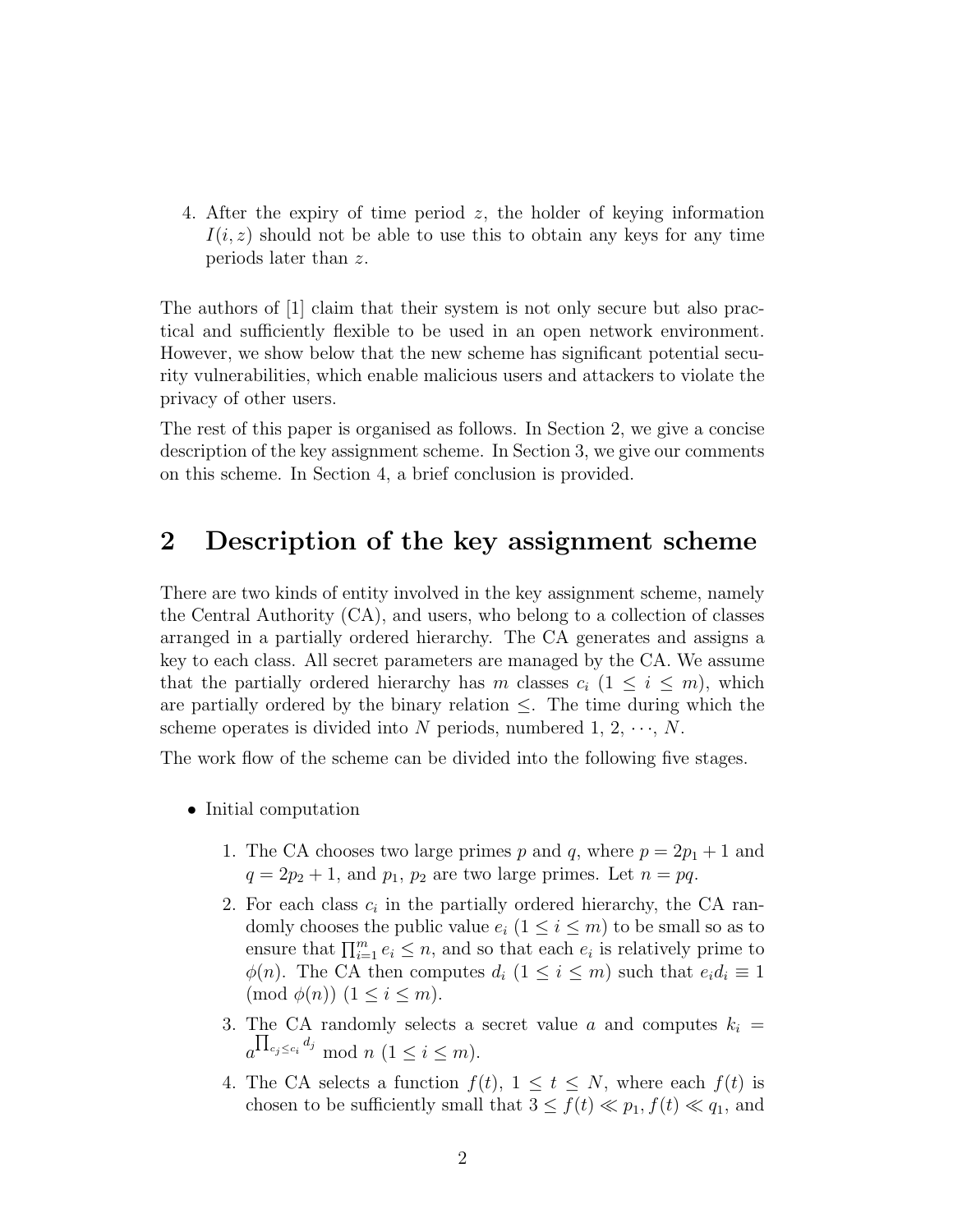$gcd(\phi(n), f(t)) = 1$   $(1 \le t \le N)$ , where  $x \ll y$  means that x is much less than y. The CA ensures that  $\prod_{t=1}^{N} f(t) \prod_{i=1}^{m} e_i \leq n$ .

- 5. The CA publishes the parameters  $e_i$   $(1 \leq i \leq m)$ , n, and the function  $f(\cdot)$ . Suppose that all authorized users know the current time, and that the total lifetime of the scheme is divided into N time periods. The other parameters are kept by the CA securely so that no users can access them.
- Key assignment and distribution

The CA constructs  $s_t = \prod_{k=t}^{N} f(k)$   $(1 \leq t \leq N)$ . The key associated with class  $c_j$  at time period t is  $k_{j,t} = a^{d_j s_t} \mod n$ .

When a user is assigned to class  $c_i$ , and is permitted to access the keys for this class up to time period  $z$ , he is given the information  $I(i, z) = k_i^{s_z} \mod n.$ 

• Key derivation

From the given information  $I(i, z)$  and the public parameters, a user can derive the secret key  $k_{j,t}$  if and only if the class  $c_j \leq c_i$  and the time  $t \leq z$ . He computes  $k_{j,t}$  as:  $k_{j,t} = I(i,z)^{h \prod_{c_k \leq c_i, c_k \neq c_j} e_k} \mod n$ , where  $h = \prod_{v=t}^{z-1} f(v)$ .

• Adding a class

Suppose that a new class  $c_{m+1}$  is added to the existing system. The CA only updates the information  $I(i, z)$  of those security classes  $c_i$  which satisfy  $c_{m+1} < c_i$ . All other information in the system stays the same.

First, the CA randomly chooses a small integer  $e_{m+1}$  which is relatively prime to  $\phi(n)$ , and derives  $d_{m+1}$  such that  $e_{m+1}d_{m+1} \equiv 1 \pmod{\phi(n)}$ . The CA then computes the new information  $I'(i, z) = (I(i, z))^{d_{m+1}}$  mod *n* for the classes  $c_i$  which satisfy  $c_{m+1} < c_i$ , and securely distributes this secret information to the members of class  $c_i$ .

• Deleting a class

To delete a class  $c_k$  from an existing system, the CA discards the secret data  $d_k$  and the public parameter  $e_k$  of the class  $c_k$ . If class  $c_i$  satisfies  $c_k < c_i$ , then the users in this class can compute the new information as  $I'(i, z) = [I(i, z)]^{e_k}$  mod n. The other users in the system are not affected.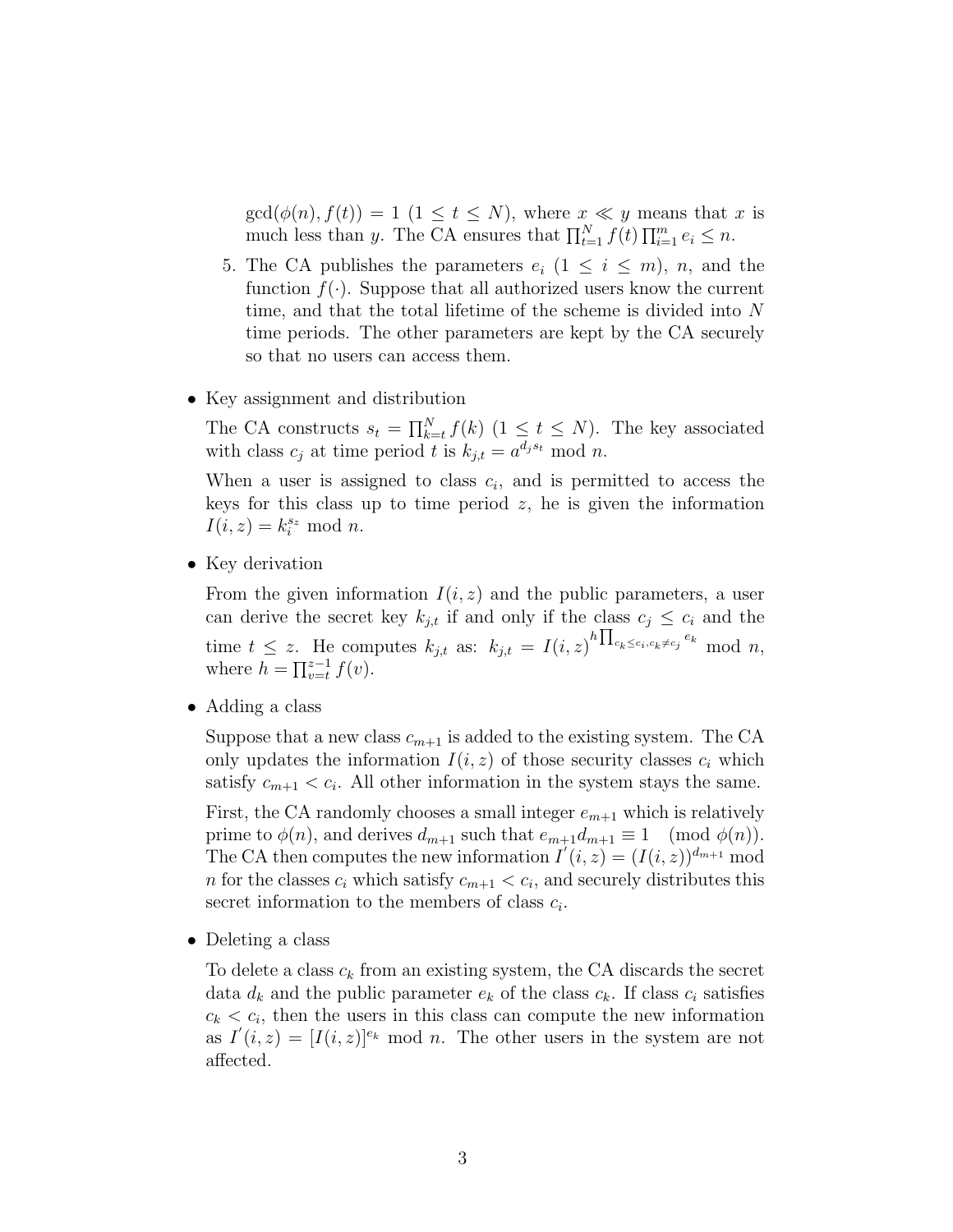#### 3 Comments on the key assignment scheme

It is claimed in [1] that the proposed scheme is secure and appropriate for key distribution in an open network. However, we now show that the key assignment scheme has the following two significant security flaws.

1. Firstly, users may collude to obtain keys which they are not individually entitled to. Suppose  $gcd(f(t), e_i)=1$  for some t and i. Then, given knowledge of  $k_{i,t}$ , the key for class  $c_i$  at time t, and given the value  $a^{s_{t+1}}$ , available to any user who is part of the system at time  $t+1$ , then the secret key  $k_{i,t+1}$  can be computed, as follows.

First note that, since  $gcd(f(t), e_i)=1$ , it is straightforward to find integers u and v such that  $f(t)u + e_i v = 1$ . Now observe that:

$$
(a^{s_{t+1}})^{v} \cdot (k_{i,t})^{u} = (a^{s_{t+1}e_i d_i})^{v} \cdot (a^{d_i s_t})^{u}
$$
  
=  $(k_{i,t+1})^{e_i v} \cdot (k_{i,t+1})^{f(t)u}$   
=  $(k_{i,t+1})^{e_i v + f(t)u}$   
=  $k_{i,t+1}$ 

and the result follows.

2. Secondly, when a class  $c_k$  is deleted from the hierarchy at time period t, the authors in  $[1]$  claim that it is only necessary to update the key information of  $c_i$ , where  $c_k \leq c_i$ . However it is obvious that at time period t the deleted users in the deleted class  $c_k$  can still obtain the key  $k_{j,t}$  for all classes  $c_j$  for which  $c_j \leq c_k$ , using the existing key information. This property makes this scheme unsuitable for many applications.

In addition, the proposed scheme is also subject to security vulnerabilities in some specific situations as described below.

1. The scheme has the property that any person, either a valid user or an attacker, who gets the key material for class  $c_i$  at time period t can use it to obtain all the keys for any time period  $t' \leq t$  and any class  $c_j$  $(c_j \leq c_i)$ . Suppose Alice gets the key material  $I(i, t)$  of time period t for class  $c_i$ . Then she can compute key  $k_{j,t'} = I(i, t)^{h \prod_{c_k \leq c_i, c_k \neq c_j} e_k}$  mod n for class  $c_i$ . Then she can compute  $\lim_{t \to \infty} \frac{c_i}{b_i} = I(t, b)$ , where  $h = \prod_{v=t}^{t-1}$  $_{v=t'}^{t-1} f(v).$ This means that, for example, a newly admitted user can obtain secret keys in use prior to the time of his or her admission to the system.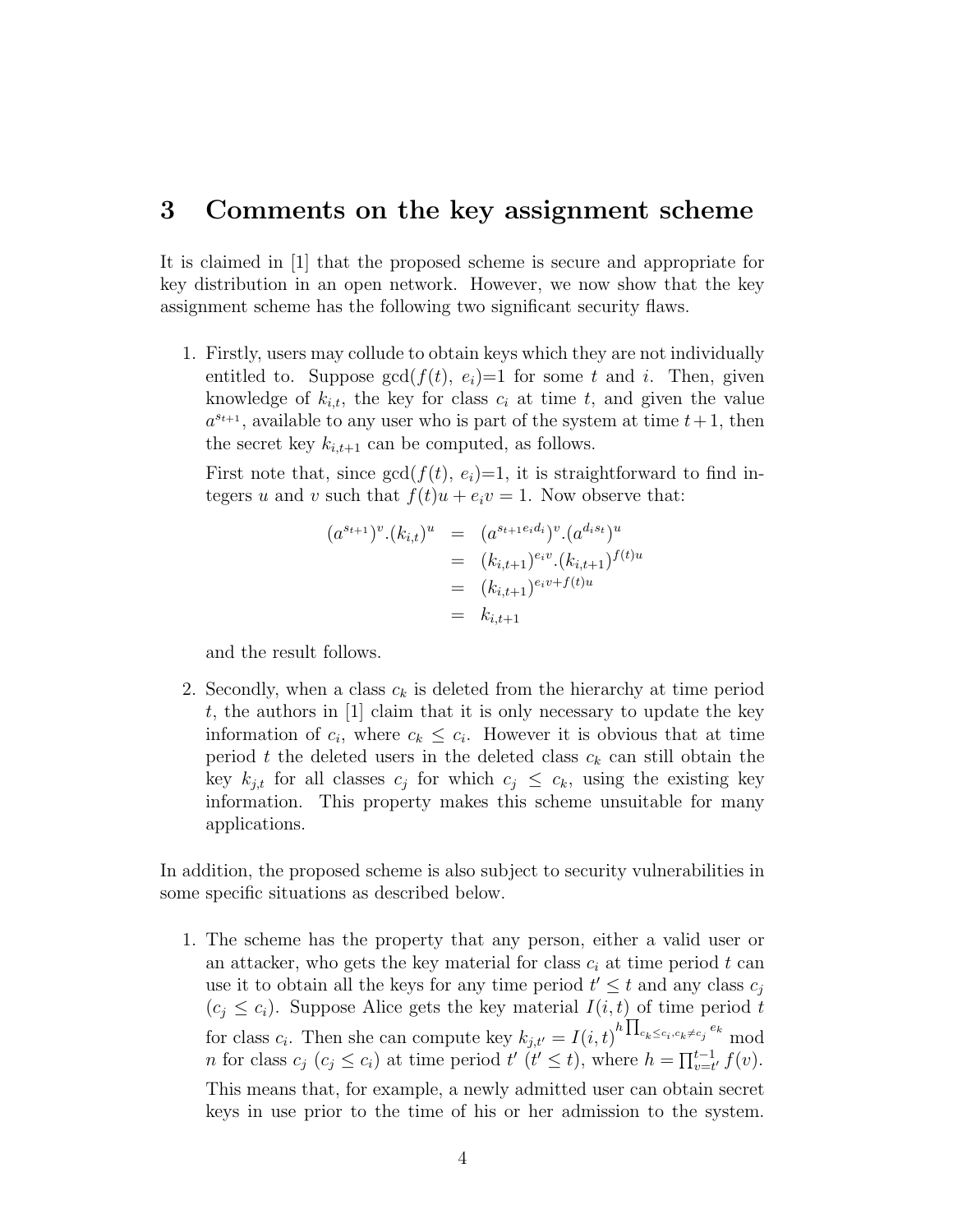This is clearly a property that would be undesirable in many possible application scenarios.

- 2. The description of the scheme in [1] does not include a specification of how the parameters  $e_i$  and  $f(t)$  should be chosen, despite the fact that inappropriate choices for these parameters compromise the security of the scheme. To our knowledge, the choice of these parameters should at least satisfy the following two criteria:
	- (a) Firstly, it is essential that all the elements  $e_i$   $(1 \leq i \leq m)$  are distinct. More generally it should also be the case that  $e_i \neq ce_j$  $\pmod{\phi(n)}$  for any integer c and for any distinct values i, j. Otherwise, the users in class i can always compute the key  $k_{j,t} = (k_{i,t})^c$ mod *n*, whether  $c_i \geq c_j$  is satisfied or not.

To see why this holds, suppose  $e_i \equiv ce_j \pmod{\phi(n)}$  for some  $i \neq j$ . Hence  $d_j \equiv cd_i \pmod{\phi(n)}$ . Hence

$$
k_{j,t} = a^{d_j s_t} \equiv a^{cd_i s_t} \equiv (k_{i,t})^c \pmod{n}
$$

as required.

Not only are the requirements on the values  $e_i$  missing, but the authors do not seem to be aware of the necessary restrictions, since Example 1 from [1] contains insecure choices of values. Suppose the CA chooses the parameters as suggested in Example 1 of [1], i.e.  $e_i = 4i + 1$   $(1 \leq i \leq m)$ , and suppose also that  $m \geq 6$ . Note that we immediately have that  $e_1 = 5$  and  $e_6 = 25$ , i.e.  $e_6 = 5e_1$ . Then a user in class  $c_6$  can always compute the keys for class  $c_1$ at any time period t, by computing  $k_{6,t}^5 = (a^{d_6 s_t})^5 \equiv a^{d_1 s_t} \equiv k_{1,t}$ (mod *n*), since  $5e_1 = e_6$  implies  $d_1 \equiv 5d_6 \pmod{\phi(n)}$ . So if  $c_6 \not\geq c_1$ , then the security of the scheme will be compromised because the users in class  $c_6$  can access the data of class  $c_1$ .

(b) Secondly, the values  $f(t)$   $(1 \le t \le N)$  and  $e_i$   $(1 \le i \le m)$  should also be pairwise distinct. In fact, analogously to above, it should never be the case that  $f(t) = ce_i$  for any integer c and any values  $i$  and  $t$ .

To see why this constraint is necessary, suppose  $f(t) = ce_i$  for some  $i$  and  $t$ . Then

$$
k_{i,t} = a^{d_i s_t} \equiv a^{d_i f(t) s_{t+1}} \equiv a^{c d_i e_i s_{t+1}} \equiv (a^{s_{t+1}})^c \pmod{n}.
$$

However, a user who holds any key for time period  $t + 1$  ( $k_{j,t+1}$ ) say) can compute  $(k_{j,t+1})^{e_j} = a^{s_{t+1}} \bmod n$ . Hence, every user who